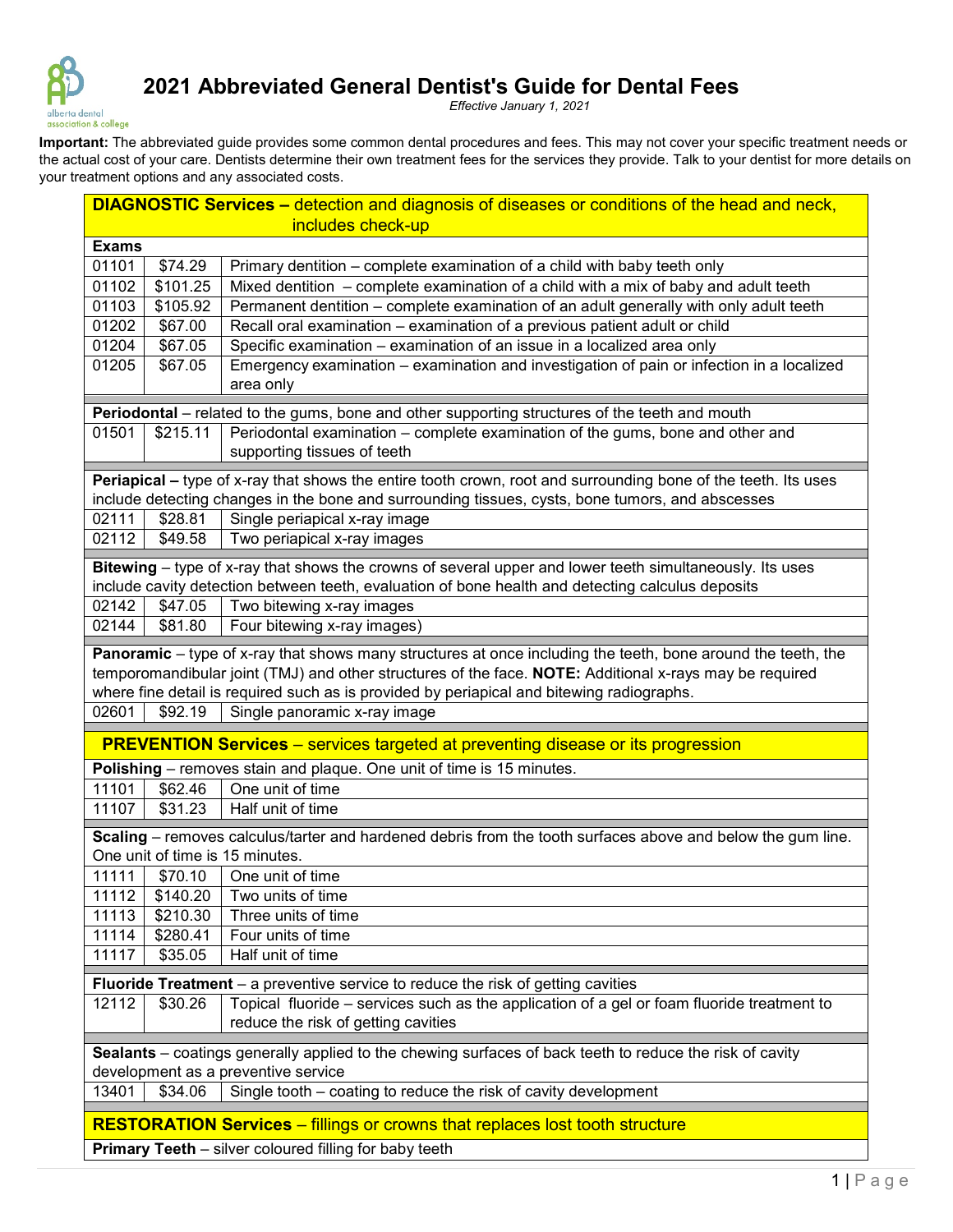

## **2021 Abbreviated General Dentist's Guide for Dental Fees**

*Effective January 1, 2021*

Important: The abbreviated guide provides some common dental procedures and fees. This may not cover your specific treatment needs or the actual cost of your care. Dentists determine their own treatment fees for the services they provide. Talk to your dentist for more details on your treatment options and any associated costs.

21112 | \$134.44 | Two surfaces – silver coloured filling that includes 2 of the five tooth surfaces

| Amalgam, Bonded, Permanent Molars - sliver coloured filling for adult teeth                                                                                                                  |                                                                            |            |                                                                                                         |  |  |  |  |  |
|----------------------------------------------------------------------------------------------------------------------------------------------------------------------------------------------|----------------------------------------------------------------------------|------------|---------------------------------------------------------------------------------------------------------|--|--|--|--|--|
| Two surfaces - silver coloured bonded filling that includes 2 of the five tooth surfaces<br>21242<br>\$189.67                                                                                |                                                                            |            |                                                                                                         |  |  |  |  |  |
| Prefabricated, Metal, Primary Crown - crown or cap for baby teeth frequently referred to as a stainless steel                                                                                |                                                                            |            |                                                                                                         |  |  |  |  |  |
| crown or cap                                                                                                                                                                                 |                                                                            |            |                                                                                                         |  |  |  |  |  |
|                                                                                                                                                                                              | 22211<br>\$211.89<br>Primary posterior - metal crown for a baby back tooth |            |                                                                                                         |  |  |  |  |  |
|                                                                                                                                                                                              |                                                                            |            | Permanent Anteriors, Bonded Technique - tooth coloured filling for adult front teeth                    |  |  |  |  |  |
| 23111                                                                                                                                                                                        | \$142.49                                                                   |            | One surface – tooth coloured filling that includes 1 of the five tooth surfaces                         |  |  |  |  |  |
| 23112                                                                                                                                                                                        | \$170.56                                                                   |            | Two surfaces - tooth coloured filling that includes 2 of the five tooth surfaces                        |  |  |  |  |  |
| 23113                                                                                                                                                                                        | \$195.79                                                                   |            | Three surfaces - tooth coloured filling that includes 3 of the five tooth surfaces                      |  |  |  |  |  |
| Permanent Bicuspids - tooth coloured fillings for adult bicuspid teeth. Bicuspids are also referred to as<br>premolars                                                                       |                                                                            |            |                                                                                                         |  |  |  |  |  |
| 23311                                                                                                                                                                                        | \$149.39                                                                   |            | One surface - tooth coloured filling that includes 1 of the five tooth surfaces                         |  |  |  |  |  |
| 23312                                                                                                                                                                                        | \$208.11                                                                   |            | Two surfaces - tooth coloured filling that includes 2 of the five tooth surfaces                        |  |  |  |  |  |
| 23313                                                                                                                                                                                        | \$243.73                                                                   |            | Three surfaces - tooth coloured filling that includes 3 of the five tooth surfaces                      |  |  |  |  |  |
|                                                                                                                                                                                              |                                                                            |            | Permanent Molars - tooth coloured fillings for adult molar teeth                                        |  |  |  |  |  |
| 23321                                                                                                                                                                                        | \$156.15                                                                   |            | One surface – tooth coloured fillings on adult molars includes 1 of the five tooth surfaces             |  |  |  |  |  |
| 23322                                                                                                                                                                                        | \$220.14                                                                   |            | Two surfaces - tooth coloured fillings on adult molars includes 2 of the five tooth surfaces            |  |  |  |  |  |
| 23323                                                                                                                                                                                        | \$260.63                                                                   |            | Three surfaces - tooth coloured fillings on adult molars includes 3 of the five tooth surfaces          |  |  |  |  |  |
|                                                                                                                                                                                              |                                                                            |            |                                                                                                         |  |  |  |  |  |
|                                                                                                                                                                                              |                                                                            |            | Tooth colored, Primary Posteriors - tooth coloured filling on a baby back molar teeth                   |  |  |  |  |  |
| 23512                                                                                                                                                                                        | \$190.14                                                                   |            | Two surfaces - tooth coloured fillings on a baby molar includes 2 of the five tooth surfaces            |  |  |  |  |  |
|                                                                                                                                                                                              |                                                                            |            | Crown, Porcelain/Ceramic/Polymer Glass - uncomplicated - A crown, also called a cap covering of a tooth |  |  |  |  |  |
| with metal, porcelain or porcelain fused to metal. +L refers to laboratory charges that are in addition to the fee<br>and vary case to case.                                                 |                                                                            |            |                                                                                                         |  |  |  |  |  |
|                                                                                                                                                                                              |                                                                            |            | Fused to metal base +L - a crown or cap commonly referred to as porcelain fused to metal                |  |  |  |  |  |
| 27211                                                                                                                                                                                        | \$861.59                                                                   | crown.     |                                                                                                         |  |  |  |  |  |
|                                                                                                                                                                                              |                                                                            |            | <b>ENDODONTICS</b> – Root Canal Therapy the treatment of a tooth having a damaged pulp/nerve.           |  |  |  |  |  |
| Pulpotomy, Primary Teeth - removal of the coronal portion of the pulp/nerve of a baby tooth so that the<br>pulp/nerve of the root remains intact and viable                                  |                                                                            |            |                                                                                                         |  |  |  |  |  |
| 32232                                                                                                                                                                                        | \$82.30                                                                    |            | Concurrent with restoration – removal of the coronal portion of the pulp/nerve of a baby                |  |  |  |  |  |
|                                                                                                                                                                                              |                                                                            |            | tooth (does not include the final restoration)                                                          |  |  |  |  |  |
|                                                                                                                                                                                              |                                                                            |            | Root Canals, Permanent - uncomplicated - includes completely removing the pulp/nerve, sterilizing the   |  |  |  |  |  |
|                                                                                                                                                                                              |                                                                            |            | pulp/nerve chamber and root canal spaces, and filling these spaces with sealing material.               |  |  |  |  |  |
| 33111                                                                                                                                                                                        |                                                                            | \$691.15   | One canal - root canal of a tooth with 1 canal                                                          |  |  |  |  |  |
| 33121                                                                                                                                                                                        |                                                                            | \$1006.48  | Two canals - root canal of a tooth with 2 canals                                                        |  |  |  |  |  |
| 33131                                                                                                                                                                                        |                                                                            | \$1,177.04 | Three canals – root canal of a tooth with 3 canals                                                      |  |  |  |  |  |
|                                                                                                                                                                                              |                                                                            |            |                                                                                                         |  |  |  |  |  |
| <b>PERIODONTICS – ORAL DISEASE</b> – diagnosis, prevention, and treatment of diseases and                                                                                                    |                                                                            |            |                                                                                                         |  |  |  |  |  |
| conditions of the supporting and surrounding tissues of the teeth                                                                                                                            |                                                                            |            |                                                                                                         |  |  |  |  |  |
| Root Planing - the scraping of a bacteria-impregnated layer of cementum from the surface of a tooth root to<br>prevent or treat periodontitis (gum disease). One unit of time is 15 minutes. |                                                                            |            |                                                                                                         |  |  |  |  |  |
| 43421                                                                                                                                                                                        |                                                                            | \$75.86    | One unit of time                                                                                        |  |  |  |  |  |
| 43422                                                                                                                                                                                        |                                                                            | \$151.73   | Two units of time                                                                                       |  |  |  |  |  |
|                                                                                                                                                                                              |                                                                            | \$227.59   | Three units of time                                                                                     |  |  |  |  |  |
| 43423                                                                                                                                                                                        |                                                                            |            |                                                                                                         |  |  |  |  |  |